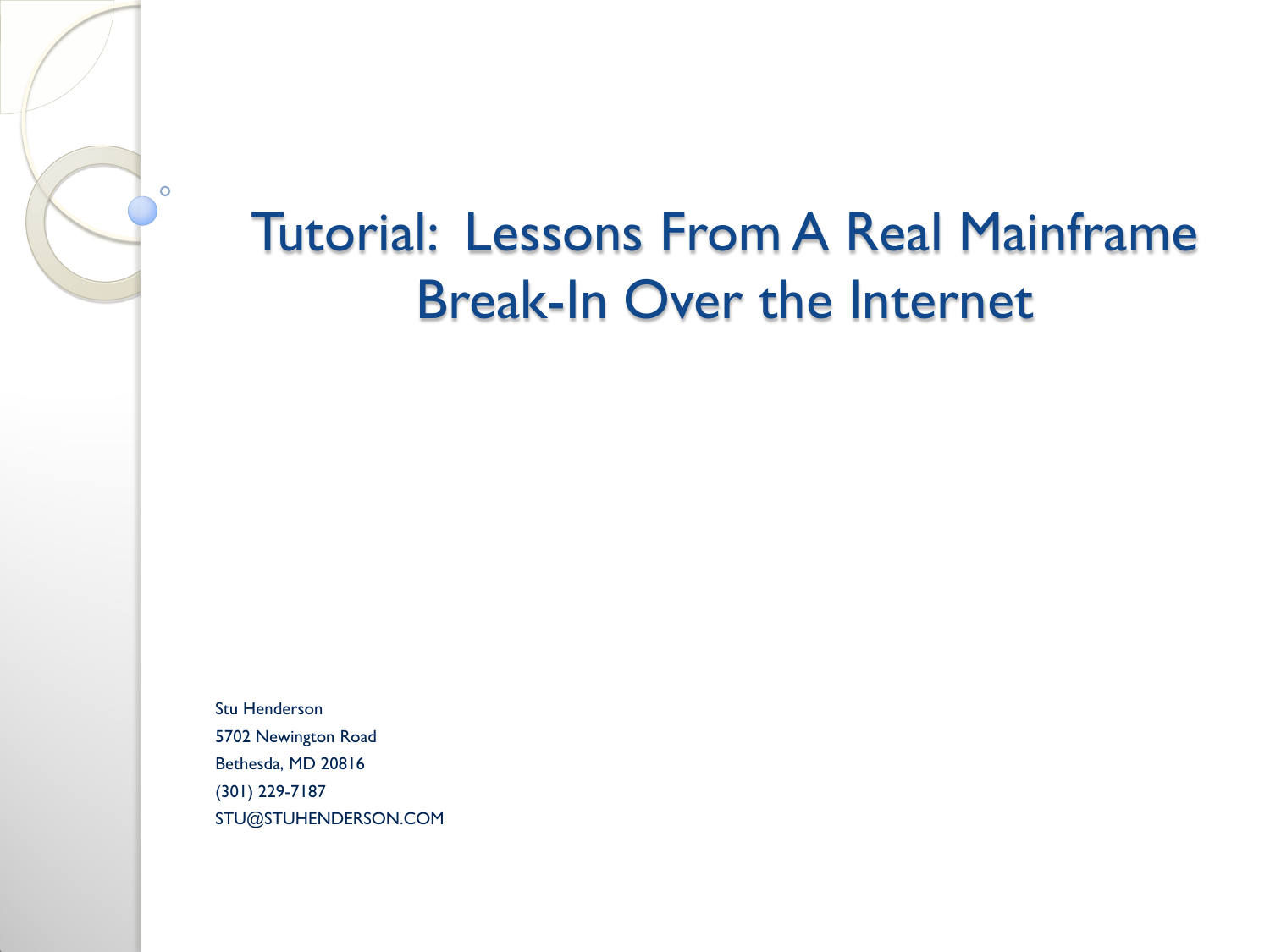

#### What You'll Hear Today

- Brief comments on why TCP/IP security is important to us (If you don't understand a few of the buzzwords, That's the point)
- Description of a real mainframe break-in over the Internet
- Lessons we can take from this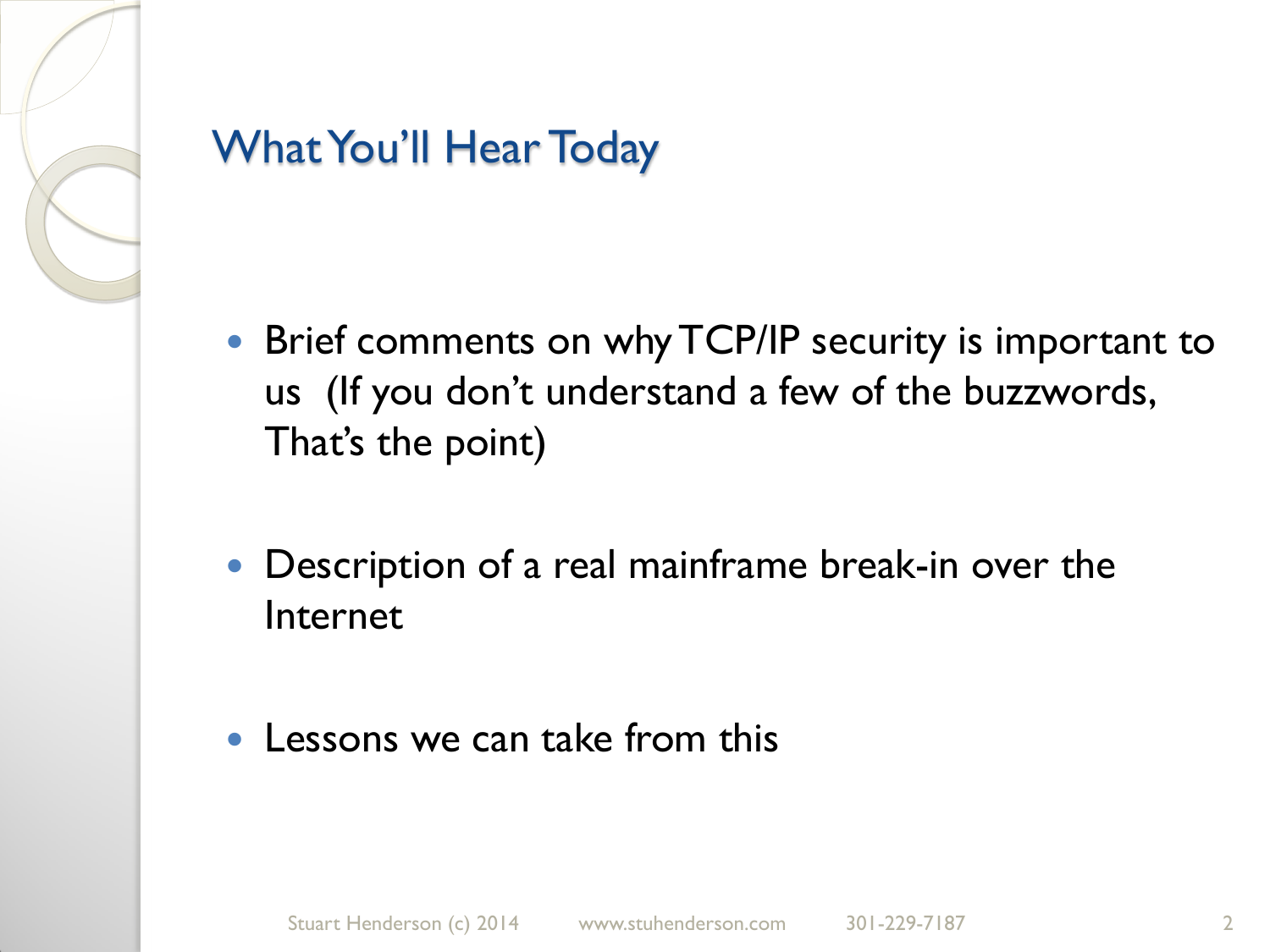Chief New Source of Opportunities to Break Into Mainframes: Mainframe TCP/IP Connections

- Tools are there to secure it
- Lack of knowledge leaves weak configurations
- Organizational issues, not technical, are the weakness
- Internet, FTP, TN3270, httpd, other daemons
- CICS, MQ Series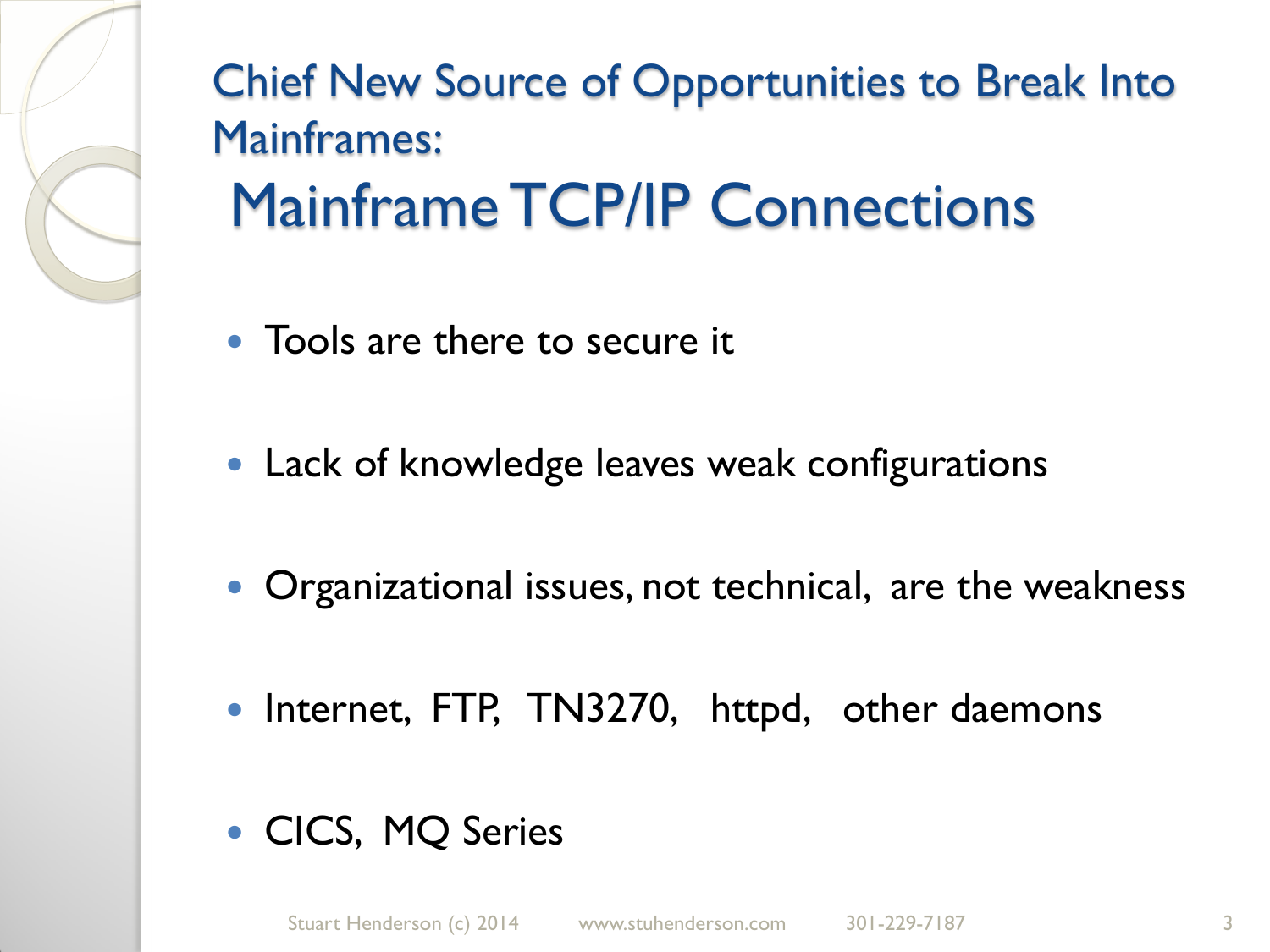

#### More Critical Issues

- DB2, TCPALVER, SQL Injection, Distributed **Connections**
- Weak communication between mainframe and TCP/IP experts
- "Not My Job"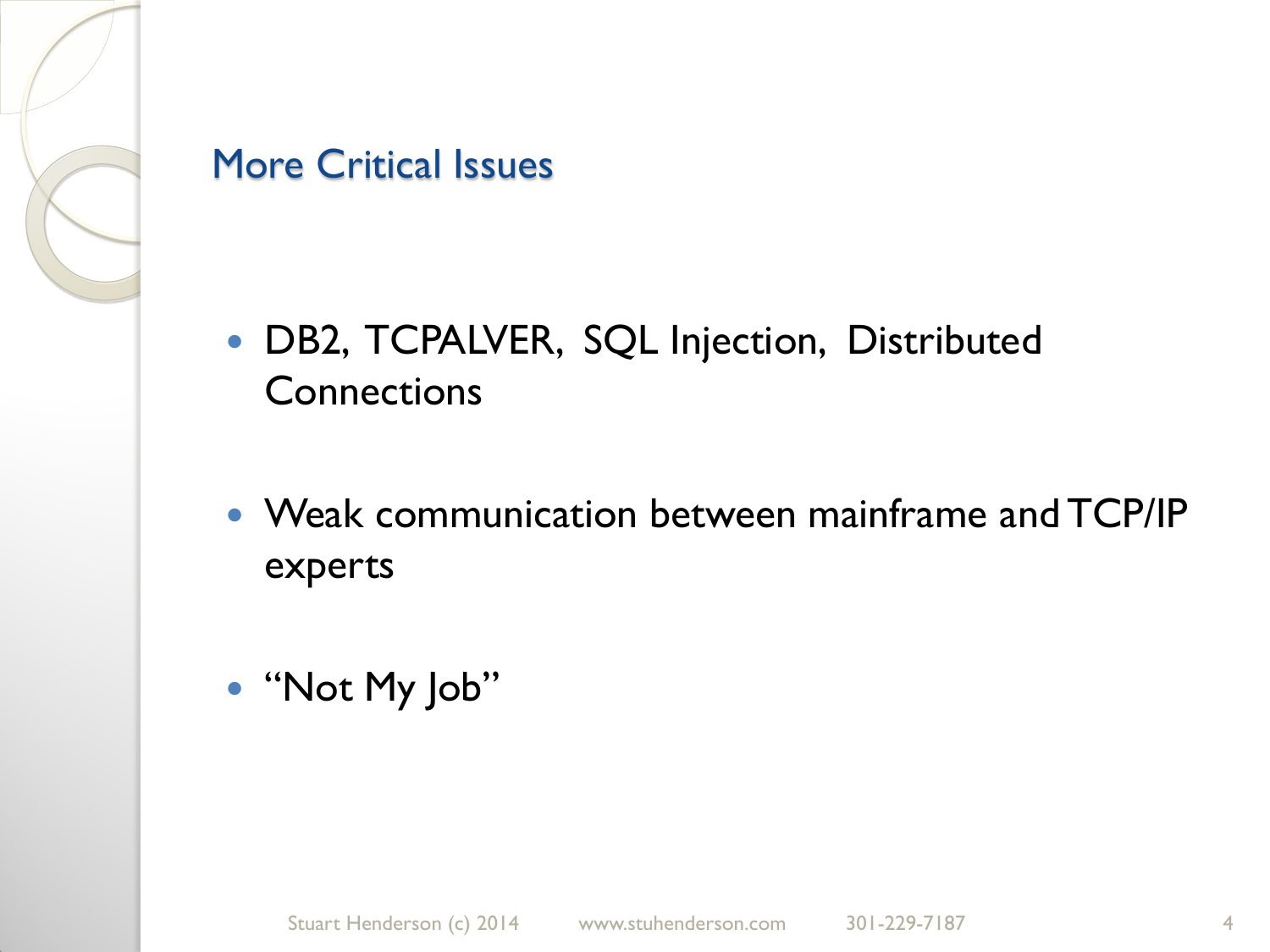# Free Security Tools From IBM for Mainframe TCP/IP Connections

- Basic steps: block all the ports
- Basic steps: ensure all sensitive data encrypted, including passwords
- PAGENT (Policy Agent) Firewall-like functions
- Change control over configuration files, programs, JCL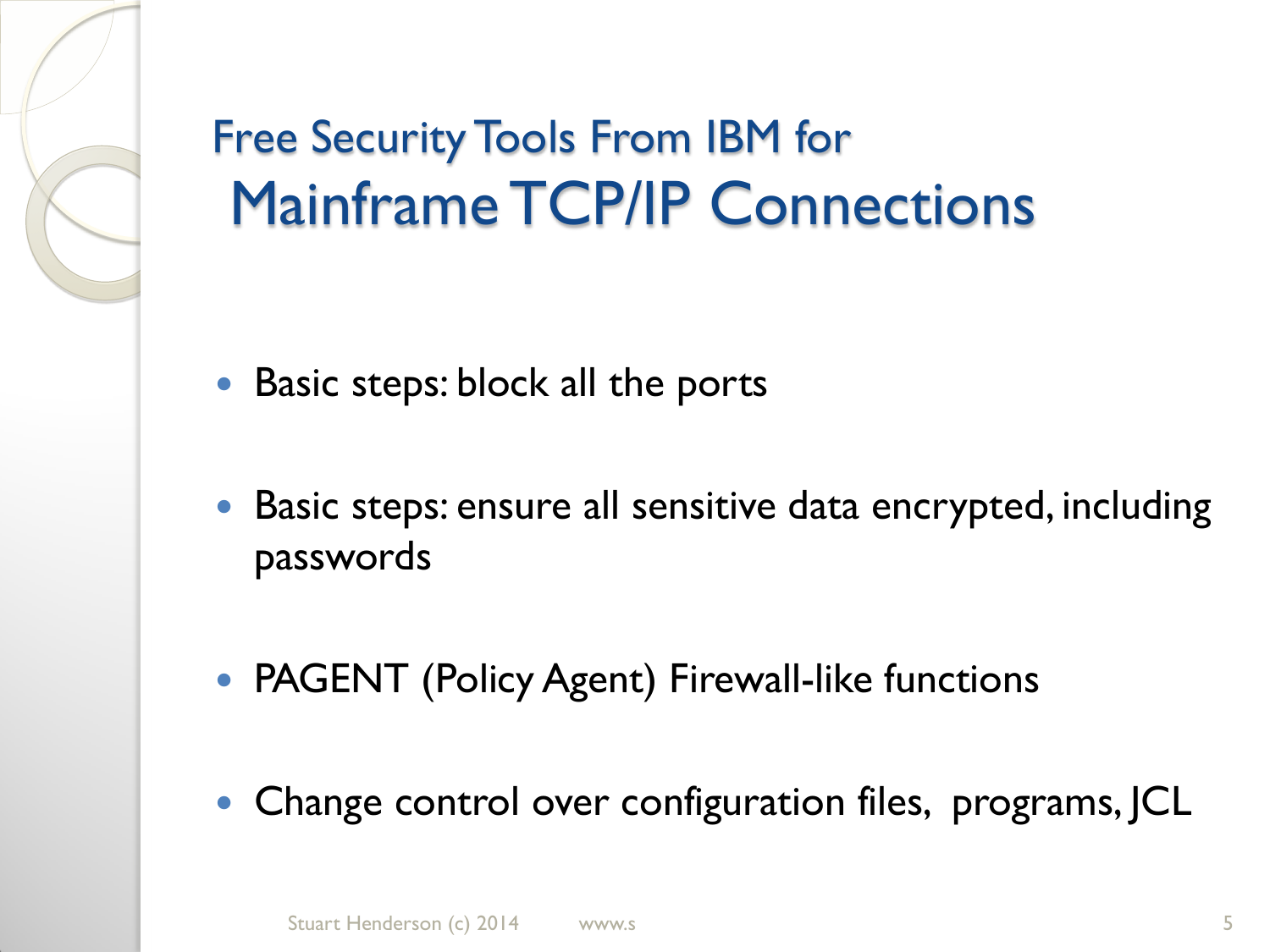

#### Firewall-Like Functions You Get With PAGENT

- Packet Filtering
- Encryption (Including SSL and TLS)
- IPSEC and VPN and NAT
- Intrusion Detection

What Would You Pay for This on a Windows LAN?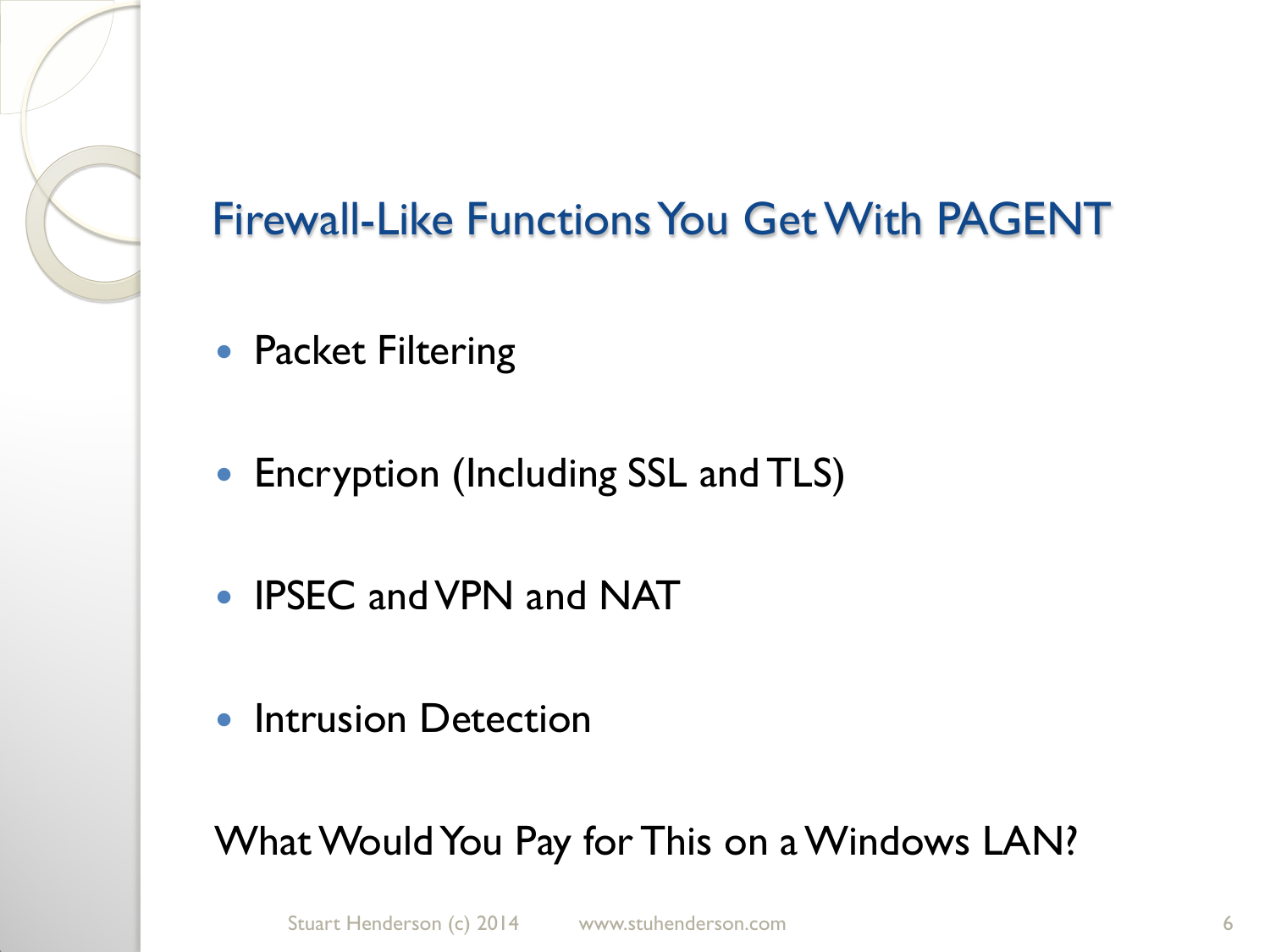

 Does Your RACF Administrator Understand These Basic Techniques for Securing TCP/IP?

 Does Your TCP/IP Administrator Know About PAGENT?

• Do They Know Each Other?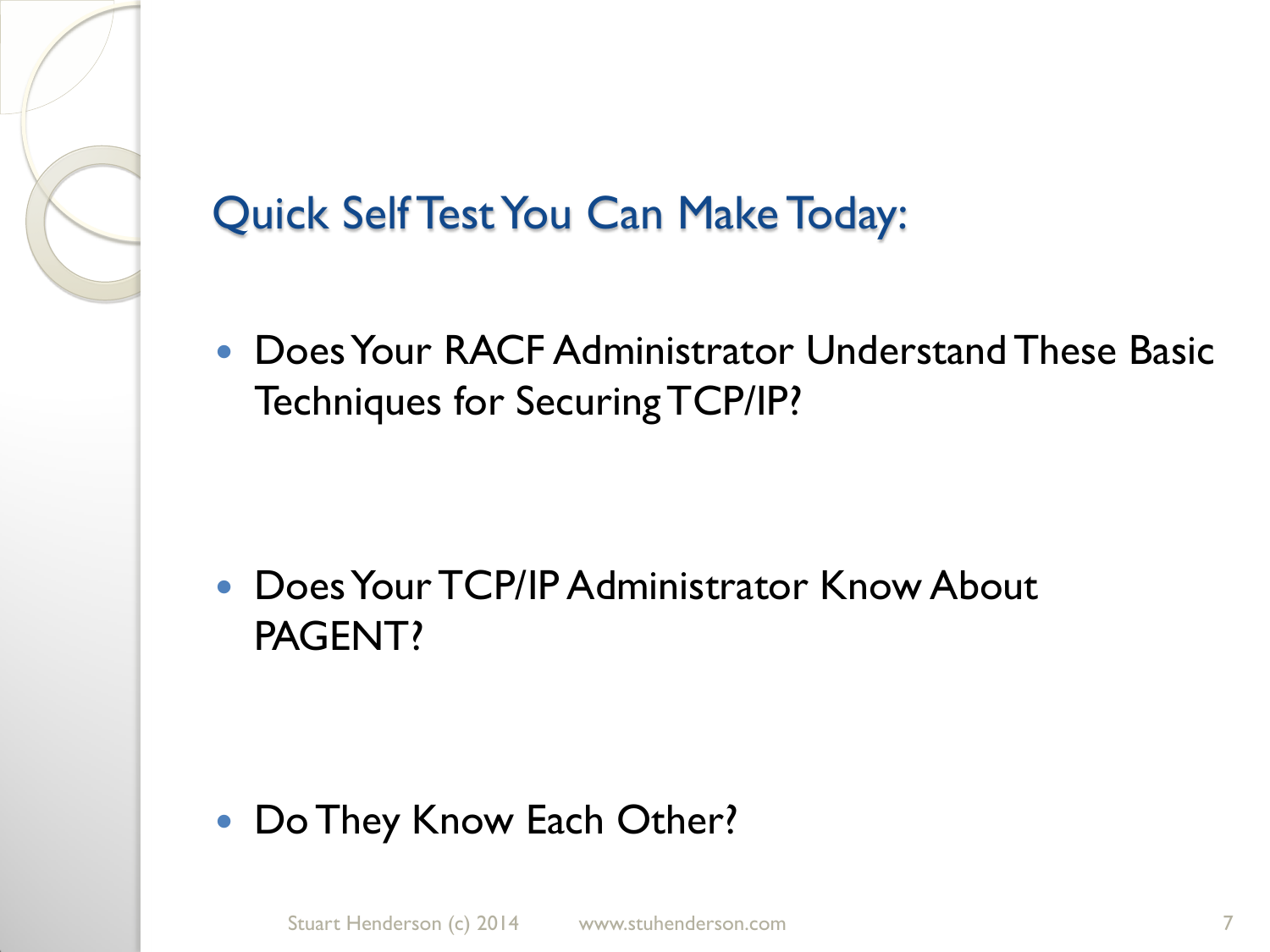#### Quick Self Tests You Can Make Today

- Is the Started Task Named PAGENT Running?
- Do You Know Who Administers It?
- The Concept of a Baseline Document
- Do You Have a Policy Saying Who Is Responsible for TCP/IP Security on the Mainframe?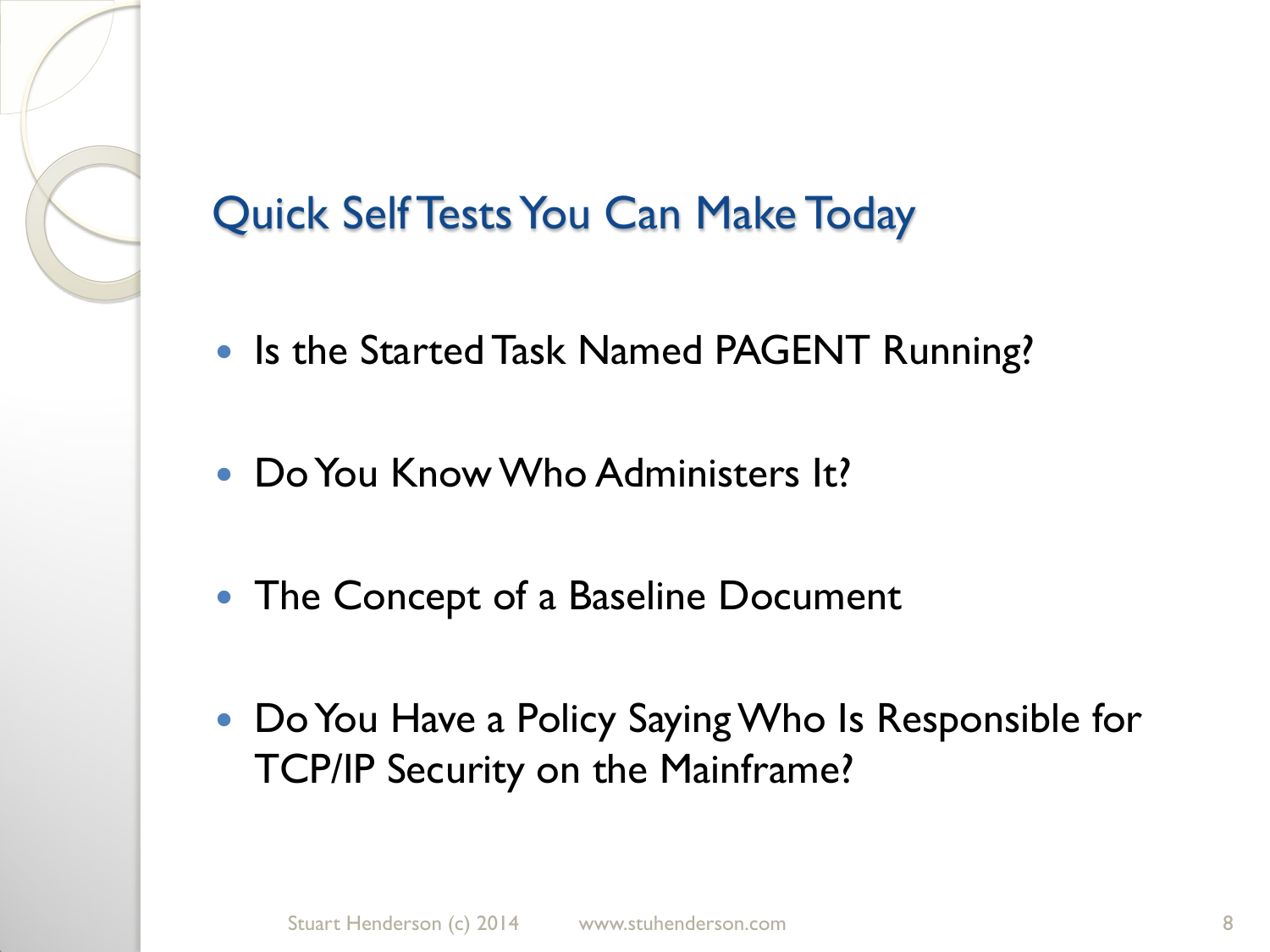# SOME COMMON THEMES

All of these weaknesses can be traced to organizational issues:

- Who decides?
- Who approves?
- Who has the knowledge?
- Who is responsible?
- How do we measure?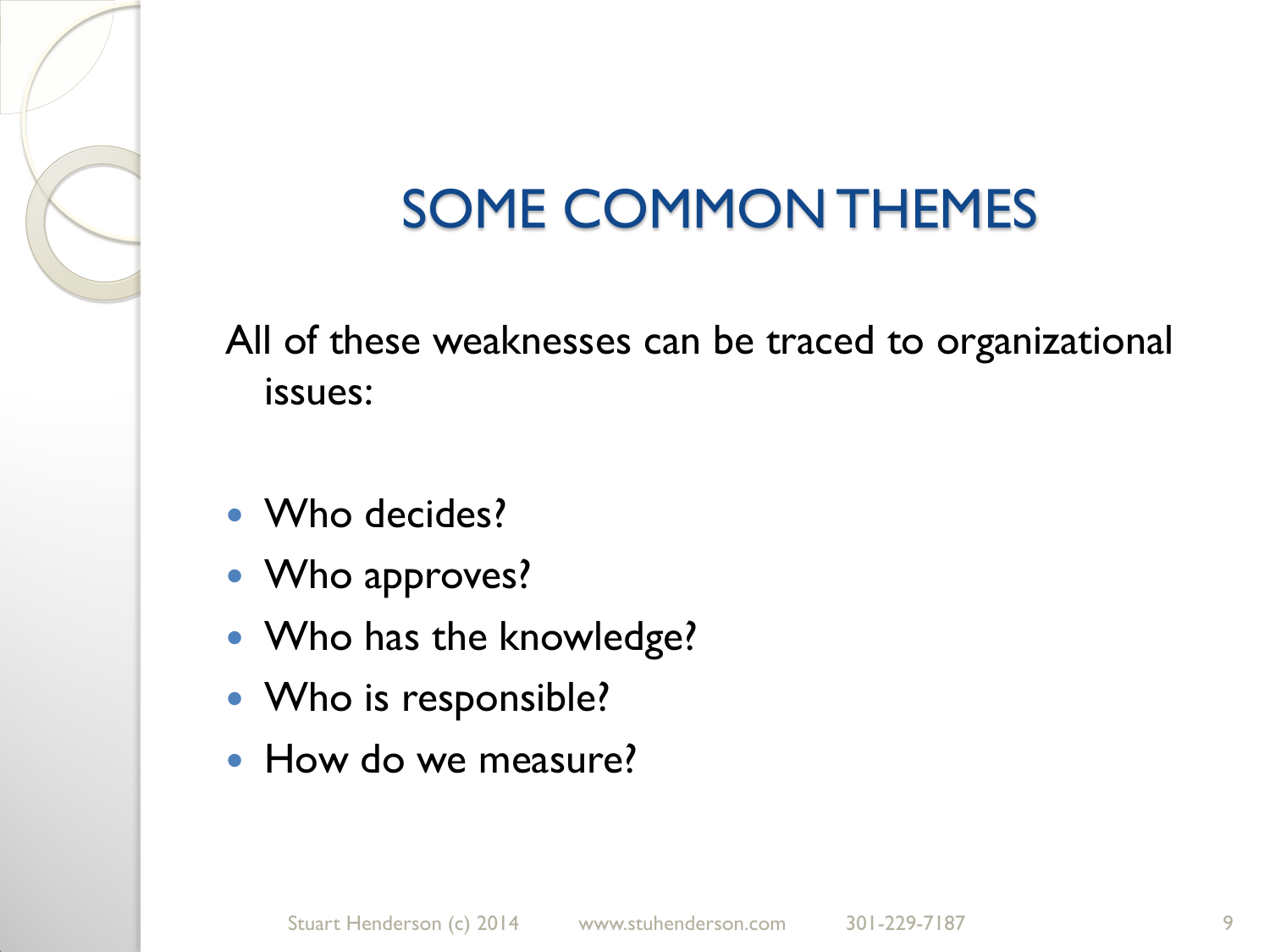Take Just a Few Examples: Blocking the Ports, Encryption Over TCP/IP, and SQL Injection

- Does the Person Who Understands It Have the Responsibility?
- Who has the Knowledge?
- Who is Responsible?
- Is It Documented and with Formal Change Control?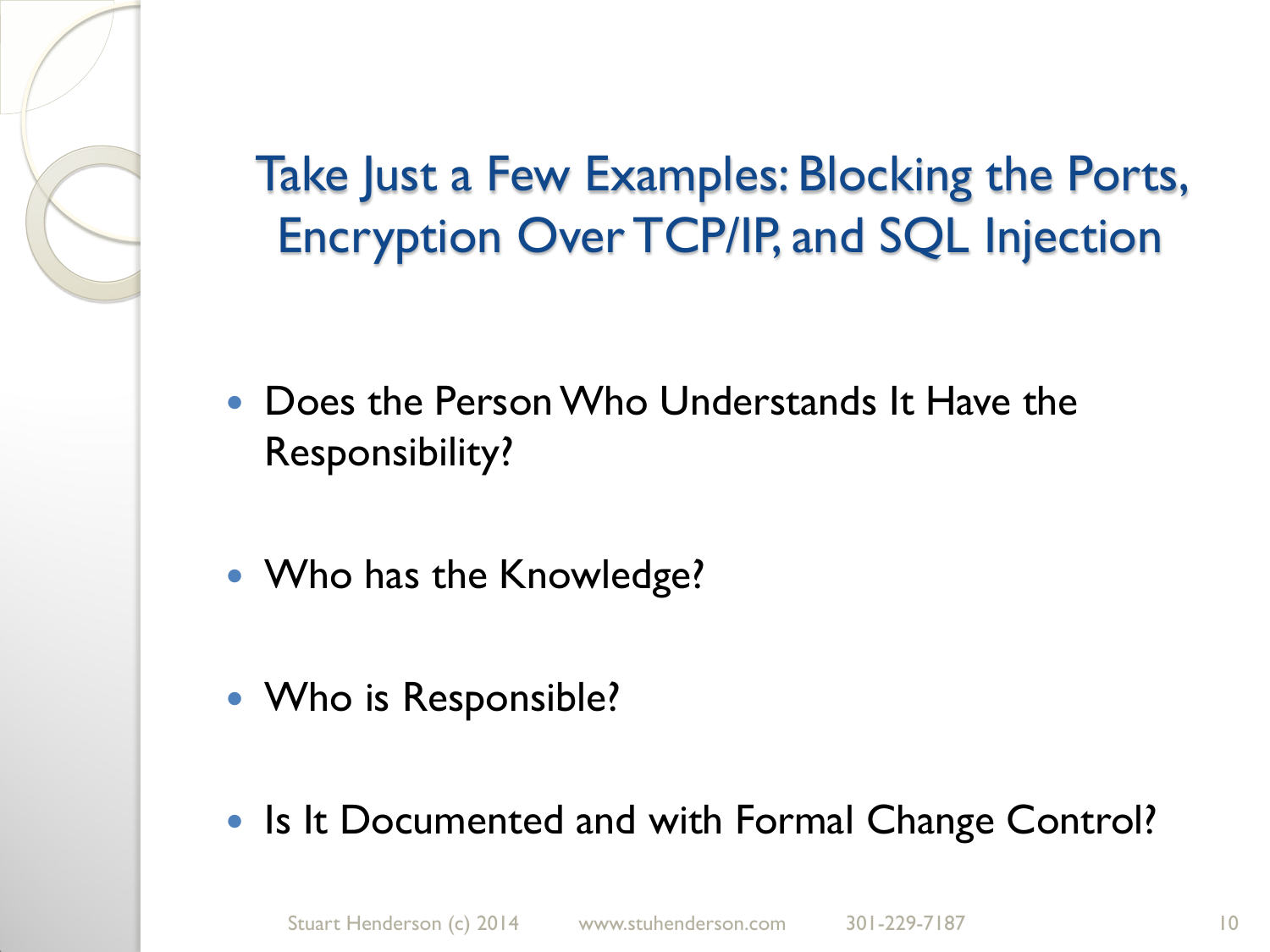Here's the Story of

# A Real MAINFRAME BREAK-IN

- This was a deliberate, successful, criminal attack
- On a European service bureau's mainframes
- Over the Internet.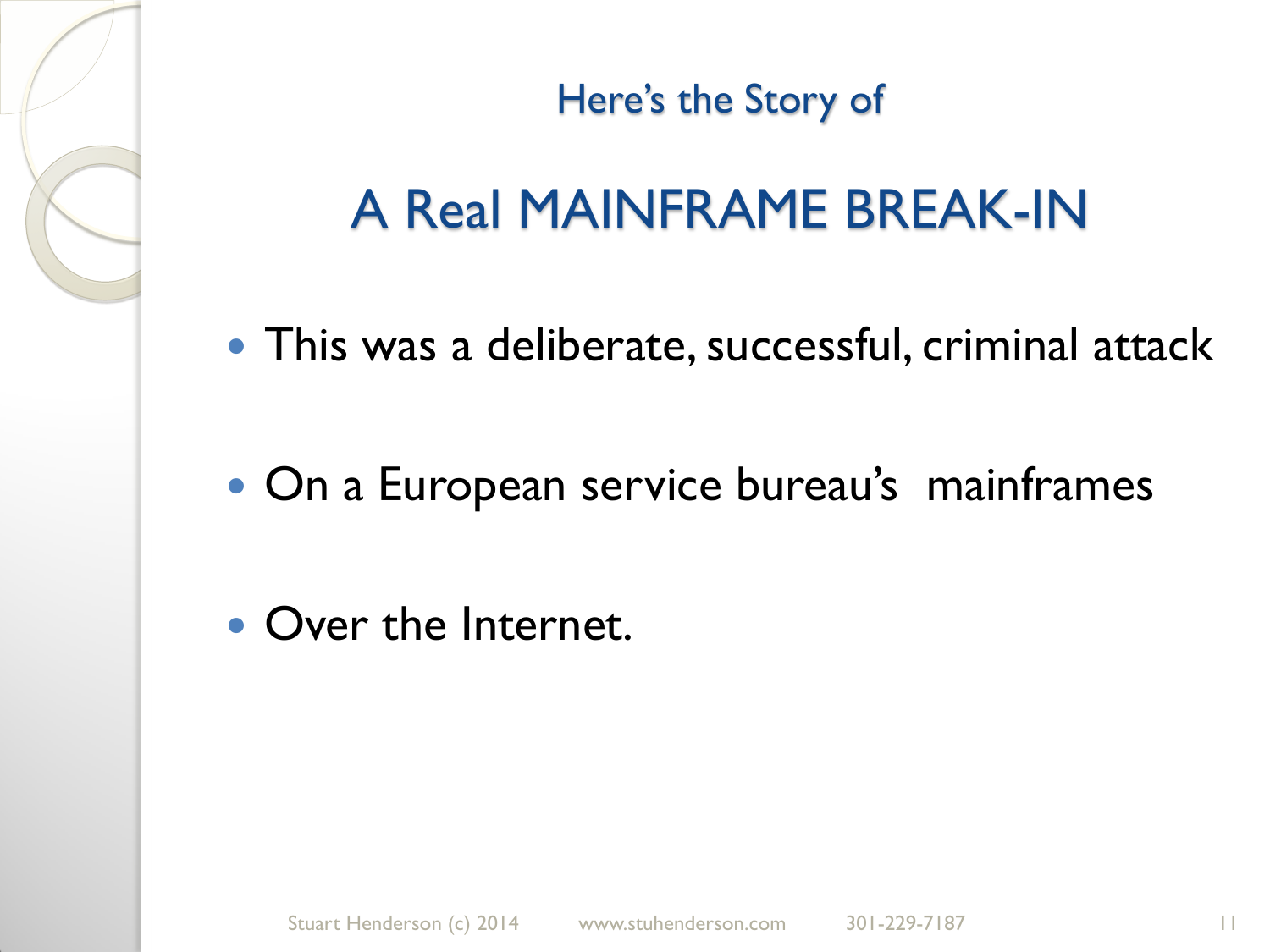- Not stealing a tape or tricking out passwords.
- RACF, but applies to ACF2 or TopSecret.
- Discovered from high CPU usage. Shades of "The Cuckoo's Egg" by Cliff Stoll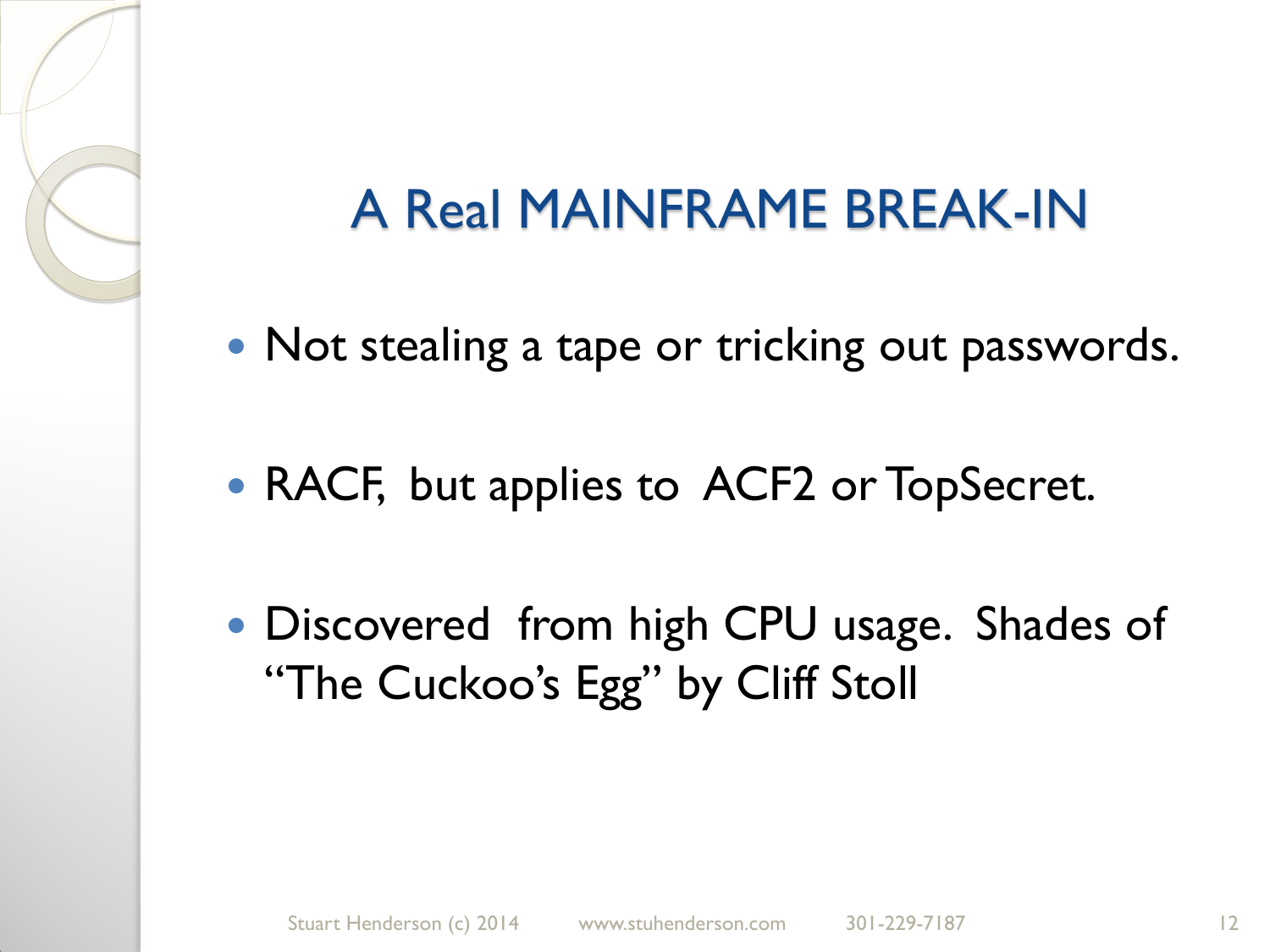• First used FTP to download the RACF database and crack all the userids and passwords.

• People seem to think that because passwords are encrypted, they can't be read.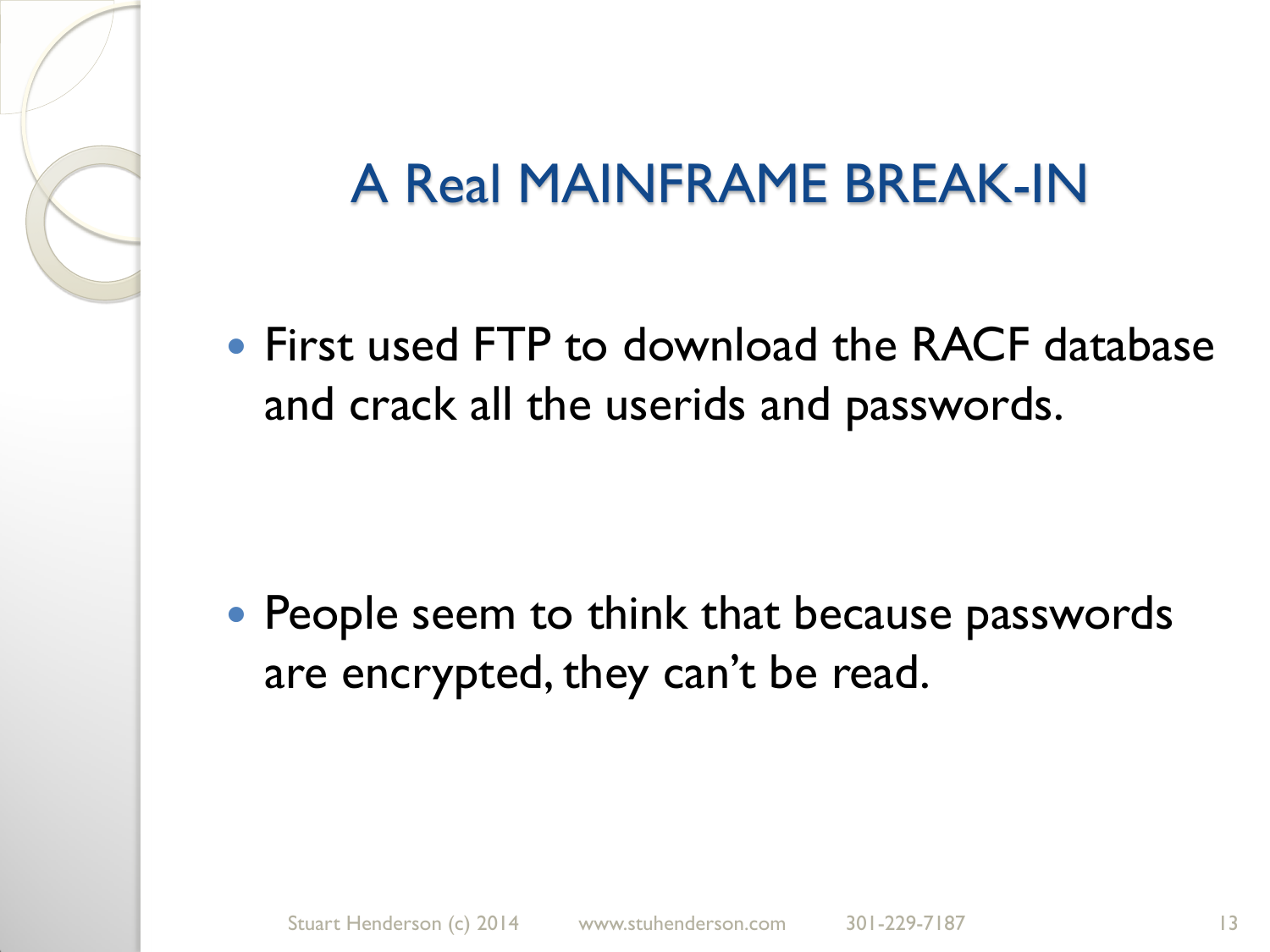• But brute force cracker programs will do the job.

• In a couple of days they cracked the passwords for 30,000 userids.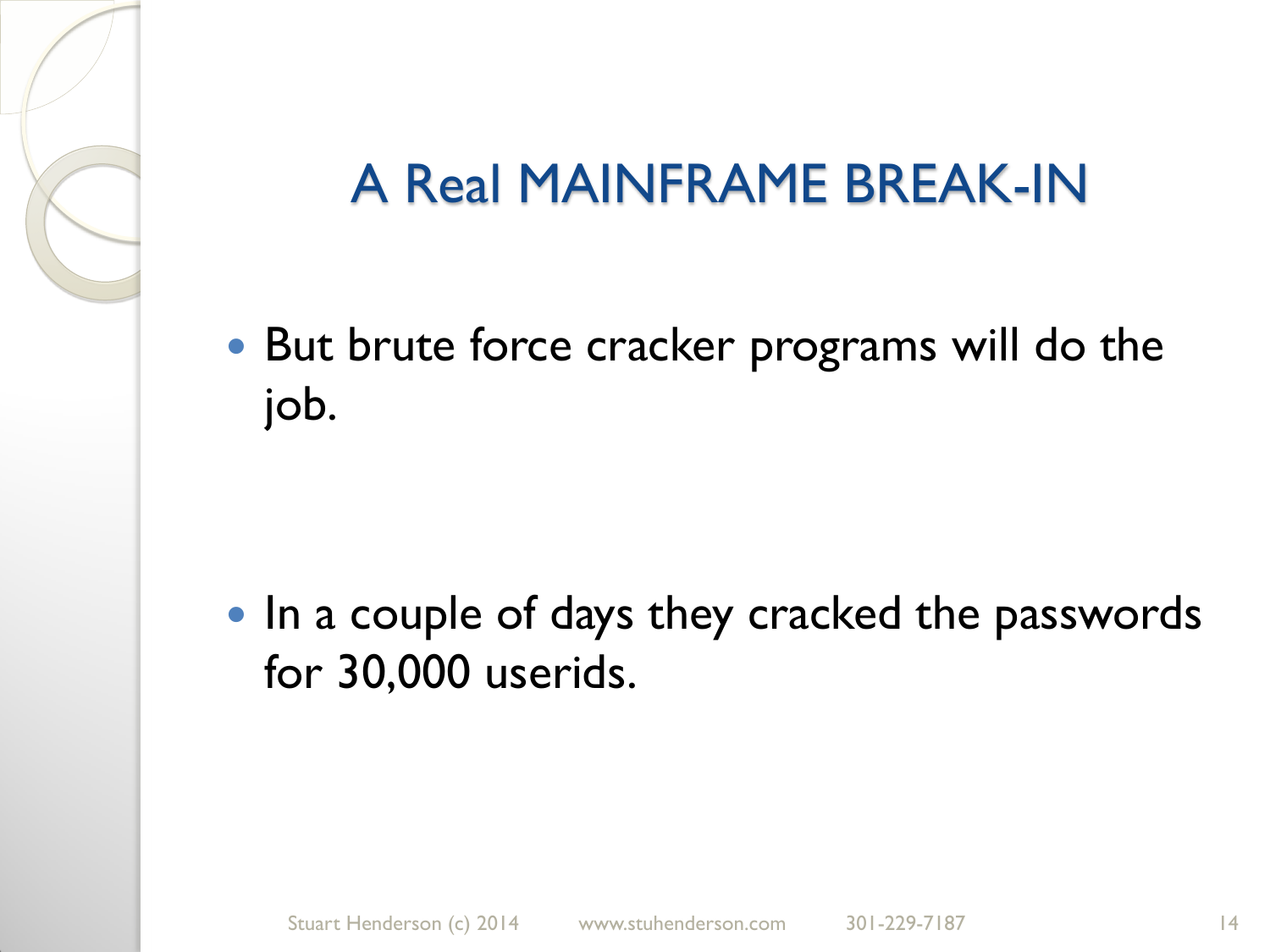• "Is this where we process State Police" records?" YES

• Hackers broke into front-end distributed computers to get to the mainframes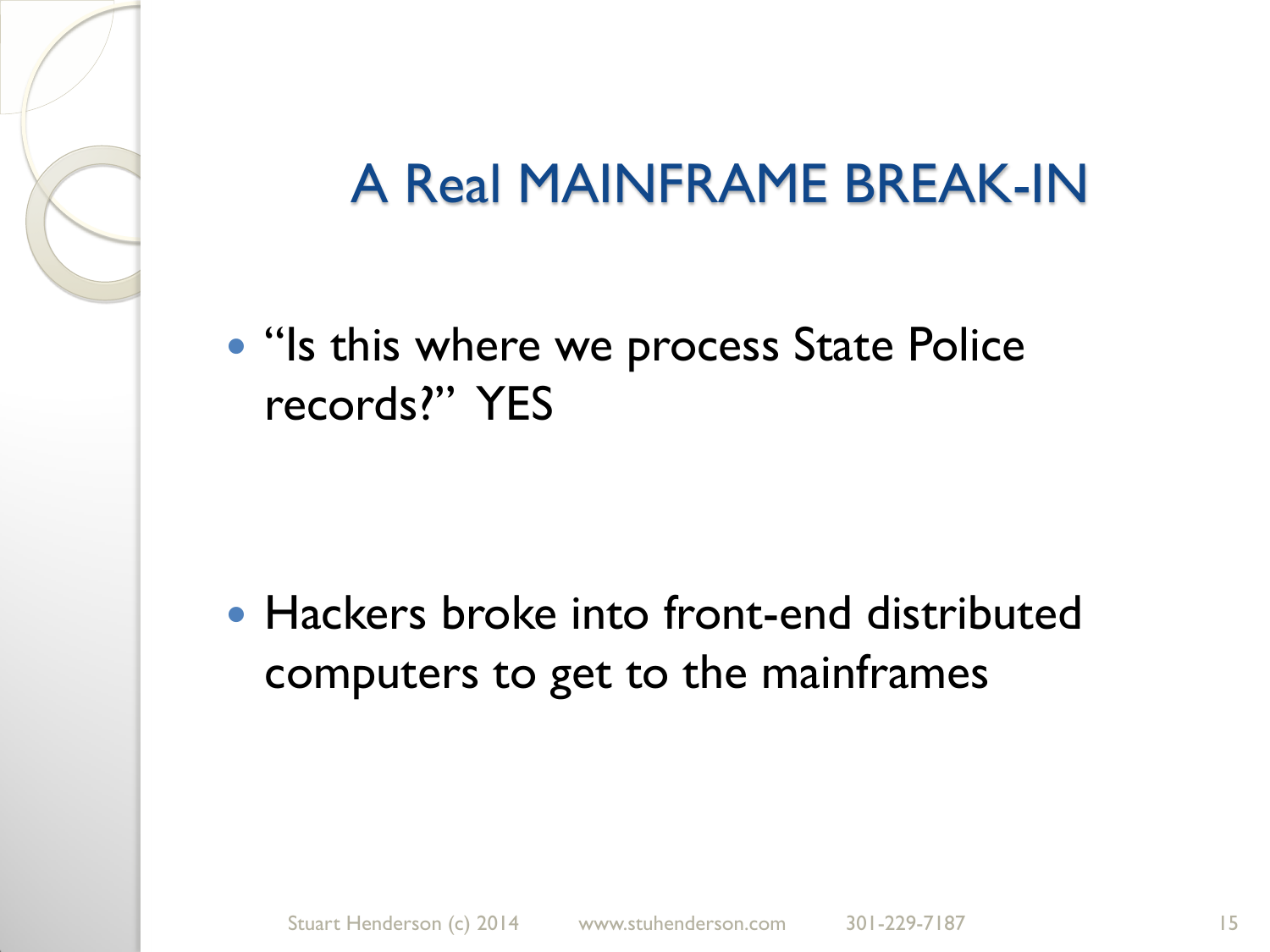- Hackers installed outbound programs which called out over the Internet, making it easier for the hackers to bypass firewalls and other protections.
- All of the holes the hackers used resulted from mis-configuration, not weaknesses in mainframe security or RACF.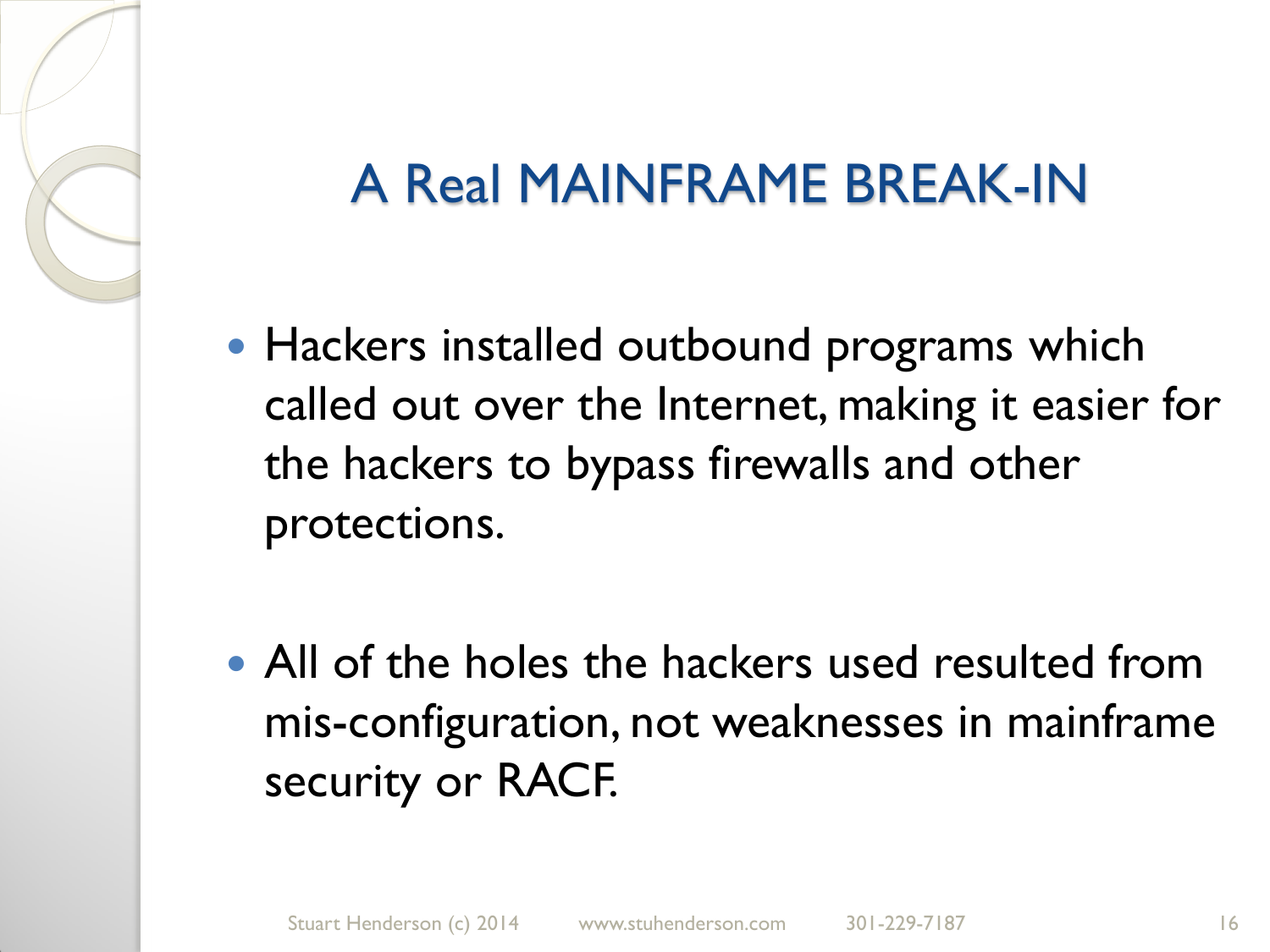A Real Mainframe Break-In

# SOME COMMON THEMES

All of these weaknesses can be traced to organizational issues:

- Who decides?
- Who approves?
- Who has the knowledge?
- Who is responsible?
- How do we measure?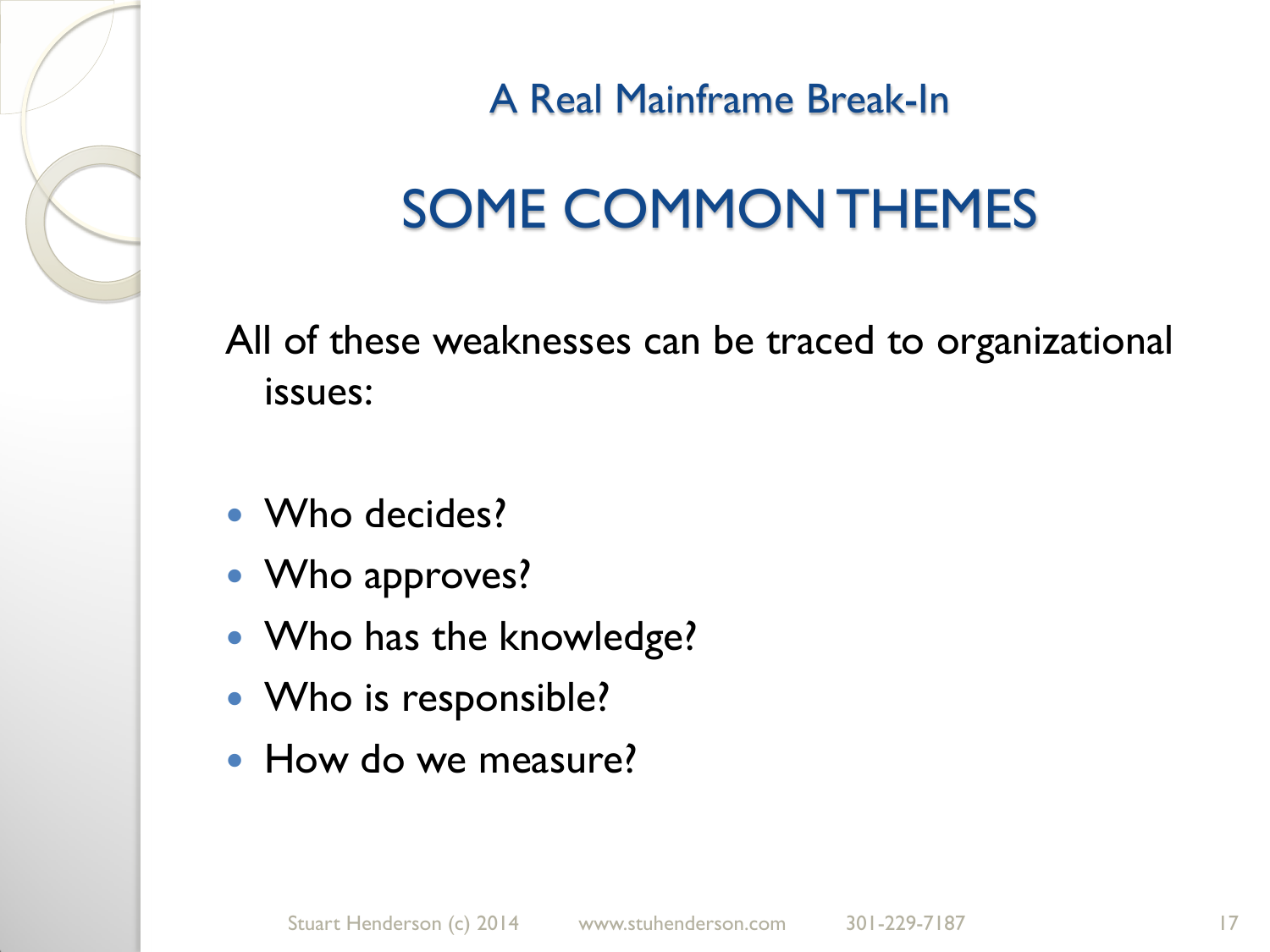A Real Mainframe Break-In

# LESSONS LEARNED

- Mainframes are targets now.
- Internet connections make them more vulnerable
- Most securable platform, but …
- **Organizational issues**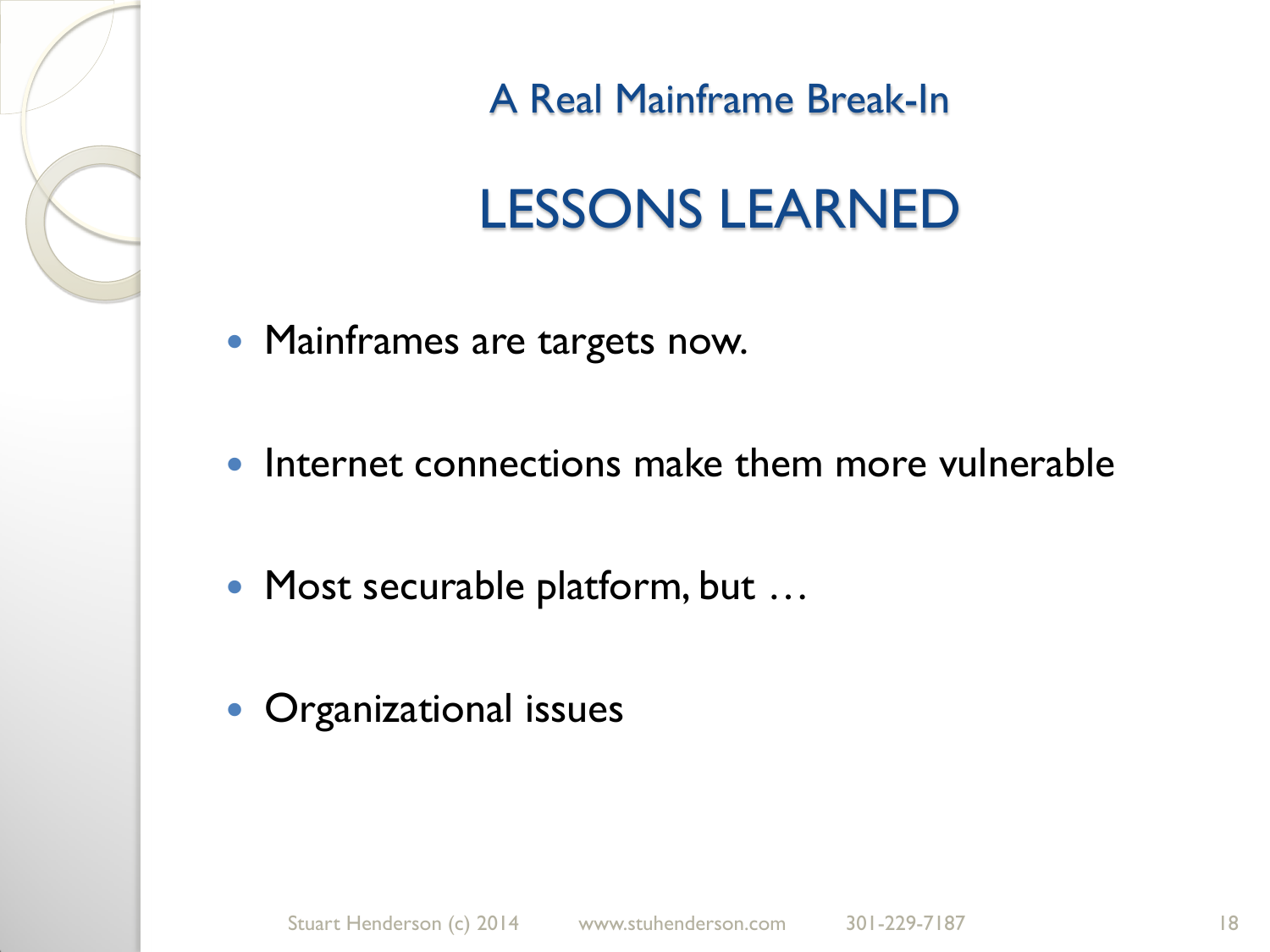### A Real Mainframe Break-In LESSONS LEARNED

- Your Mainframe Isn't Secure If It Uses TCP/IP and Someone Doesn't Address This Stuff
- You Can't Believe Those People Who Wave Their Arms Saying "Don't Worry, We Have a Firewall!"
- You Can Conduct The Basic Tests Described Here Today
- By Default, We Assume That the RACF Admin is Responsible for Any Mainframe Breaches